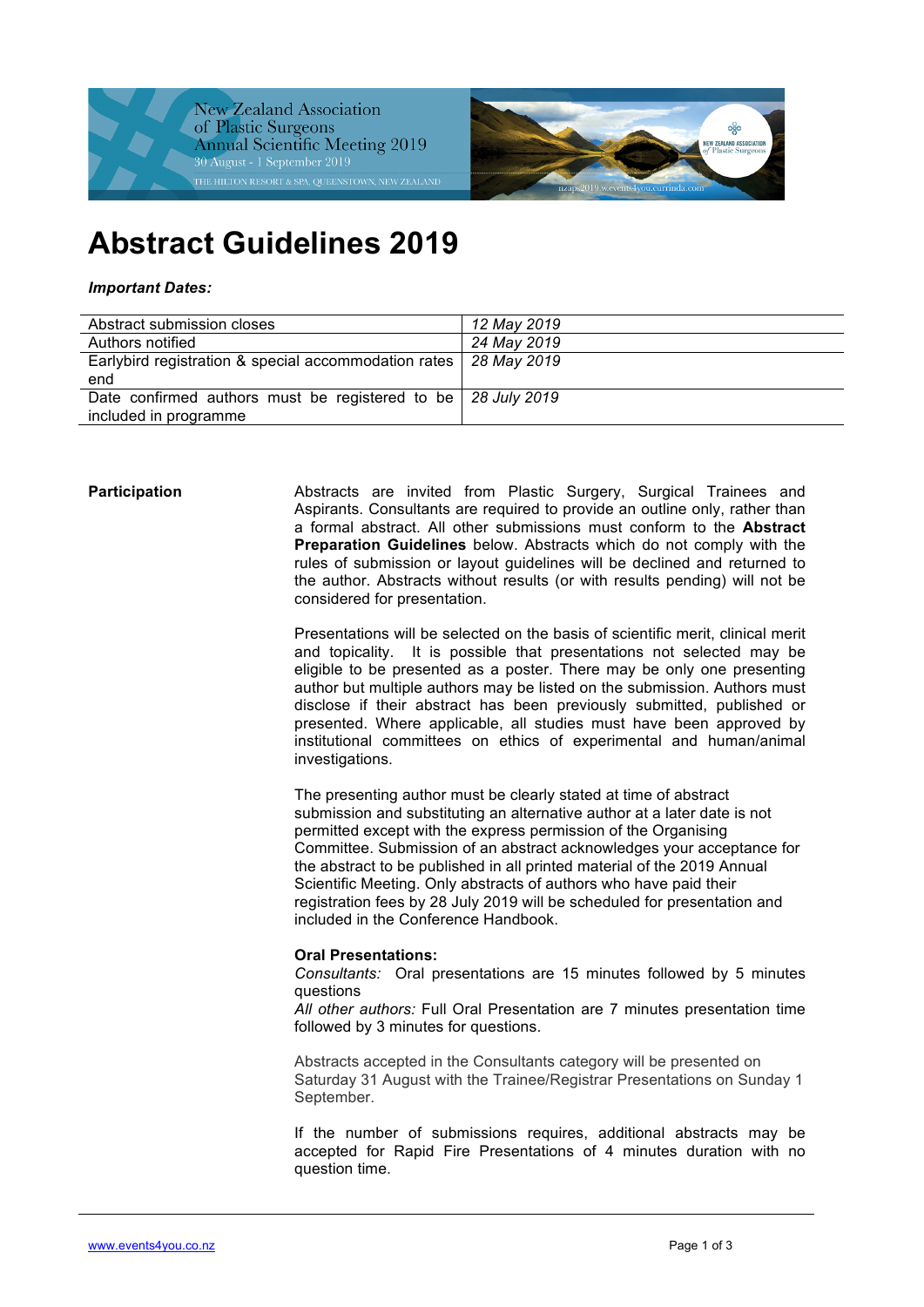|                                      | Posters:<br>Posters are to be provided in hardcopy and will be displayed in the Main<br>Conference Room. These should be A0 size 841mm x 1189mm in<br>portrait orientation. Authors are required to print and deliver their poster<br>to the venue. There will be no oral introduction for posters                                                                                                                                                                               |
|--------------------------------------|----------------------------------------------------------------------------------------------------------------------------------------------------------------------------------------------------------------------------------------------------------------------------------------------------------------------------------------------------------------------------------------------------------------------------------------------------------------------------------|
|                                      | Prizes:<br>There will be a prize for Best Registrar Presentation, Best Registrar<br>Presentation 2 <sup>nd</sup> Place and Best Registrar Poster. Presentation will take<br>place on Sunday 1 September 2019.                                                                                                                                                                                                                                                                    |
| <b>Submission</b>                    | All abstracts are to be submitted via the on-line submission process on the<br>website. Submission by email, fax or post will not be accepted. Abstracts<br>must be submitted no later than 12 May 2019                                                                                                                                                                                                                                                                          |
| Selection and<br><b>Notification</b> | The receipt of all abstracts will be confirmed by an acknowledging email.<br>All abstracts will be reviewed by members of the Annual Scientific Meeting<br>Committee. Presenting authors will be notified by 24 May 2019 regarding<br>the status of their abstract. All presenters will be required to register for<br>the conference by 28 July 2019 and pay the appropriate registration fee.<br>All presenters also need to meet their own travel and accommodation<br>costs. |

## *Abstract Preparation Guidelines*

| <b>Submission</b>                               | Abstract submission is via the Currinda Event Management System on the<br>Call for Papers page on the conference website<br>http://nzaps2019.w.events4you.currinda.com/ If you do not already have a<br>profile in Currinda you will need to create one in the system before<br>submisson. Title and content are cut and pasted into the system.<br>References can also be added. Tables or images may be uploaded<br>separately. (see notes on tables and graphs)<br>Do NOT include symbols, tables, pictures or diagrams within the 'content'<br>of your abstract |
|-------------------------------------------------|---------------------------------------------------------------------------------------------------------------------------------------------------------------------------------------------------------------------------------------------------------------------------------------------------------------------------------------------------------------------------------------------------------------------------------------------------------------------------------------------------------------------------------------------------------------------|
| Length                                          | Maximum 300 words                                                                                                                                                                                                                                                                                                                                                                                                                                                                                                                                                   |
| <b>Title</b>                                    | Limited to 20 words in sentence case (i.e. capital letters are used for the<br>first letter of the first word and proper nouns; all other words are lower<br>case).                                                                                                                                                                                                                                                                                                                                                                                                 |
| <b>Author and Co-Authors'</b><br><b>Details</b> | Include all authors – the Submission System will allow you to indicate the<br>presenting author                                                                                                                                                                                                                                                                                                                                                                                                                                                                     |
| <b>Suggested abstract</b><br>structure          | Background, Methods, Results, Discussion, Conclusions                                                                                                                                                                                                                                                                                                                                                                                                                                                                                                               |
| <b>Abbreviations</b>                            | Use only standard abbreviations. Place special or unusual abbreviations<br>in parentheses after the full word appears the first time. Use generic<br>names for drugs. Express numbers as numerals.                                                                                                                                                                                                                                                                                                                                                                  |
| Images / Graphs / Tables                        | Images/graphs/tables can be added (1 file only) as a .jpg and should be<br>300dpi (where possible) when scaled to 100%. Please note that these<br>may be resized to fit in the final printed material.                                                                                                                                                                                                                                                                                                                                                              |